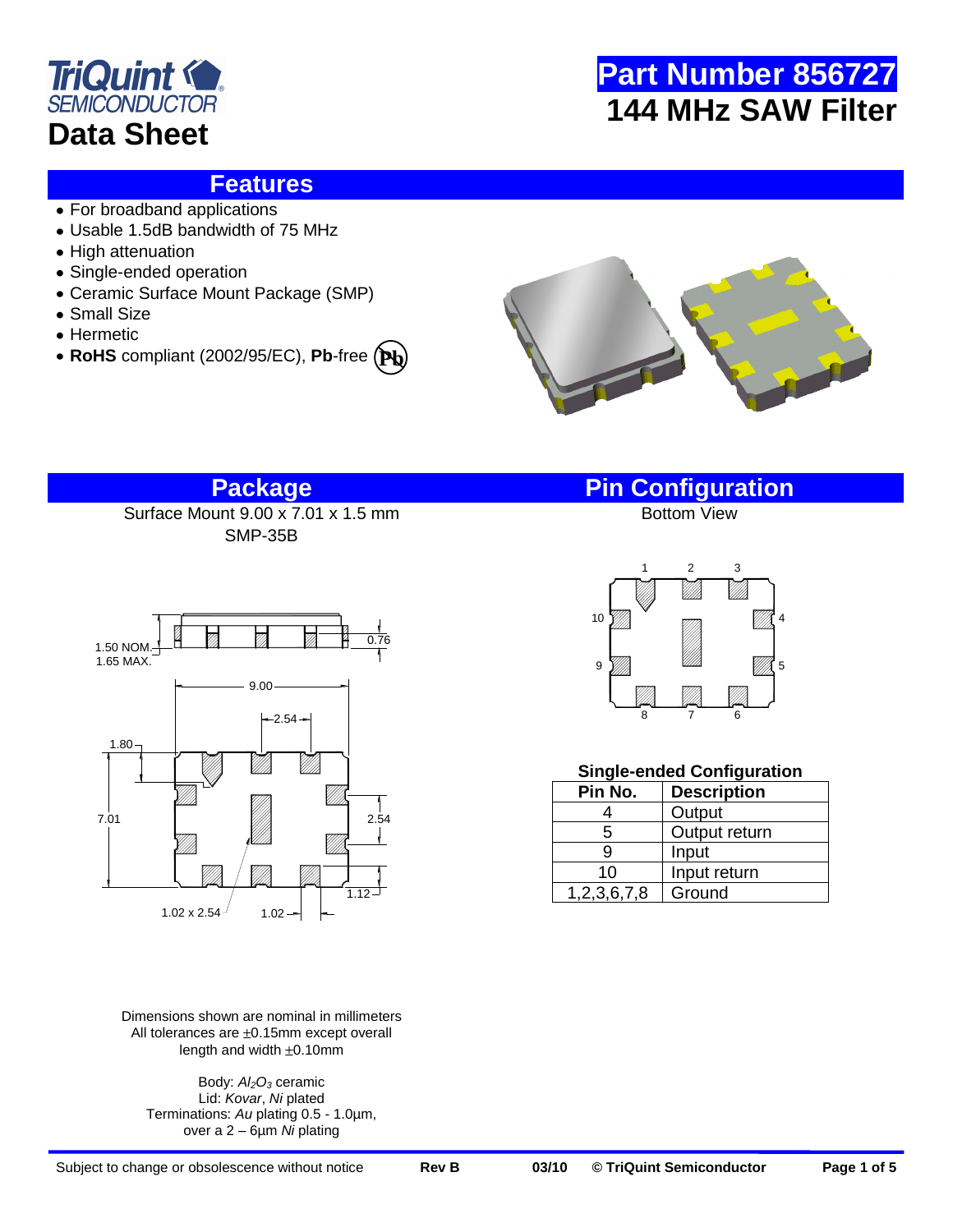

# **Part Number 856727 144 MHz SAW Filter**

# **Electrical Specifications (1)**

**Operating Temperature Range:** (2)  $-25$  to  $+70$  °C

| Parameter <sup>(3)</sup>                     | <b>Minimum</b> | Typical <sup>(4)</sup> | <b>Maximum</b> | <b>Unit</b>    |
|----------------------------------------------|----------------|------------------------|----------------|----------------|
| <b>Center Frequency</b>                      |                | 144                    |                | <b>MHz</b>     |
| <b>Insertion Loss at Center Frequency</b>    |                | 21.20                  | 22.50          | dB             |
| Lower 1.5 dB Bandedge $(5)$                  |                | 101.50                 | 106.50         | <b>MHz</b>     |
| Upper 1.5 dB Bandedge <sup>(5)</sup>         | 181.50         | 184.15                 |                | <b>MHz</b>     |
| Lower 3 dB Bandedge $(5)$                    |                | 100.42                 | 104            | <b>MHz</b>     |
| Upper 3 dB Bandedge <sup>(5)</sup>           | 184            | 185.51                 |                | <b>MHz</b>     |
| Lower 40 dB Bandedge <sup>(5)</sup>          | 85.50          | 91.81                  |                | <b>MHz</b>     |
| Upper 40 dB Bandedge <sup>(5)</sup>          |                | 199.60                 | 202.50         | <b>MHz</b>     |
| <b>Passband Ripple</b>                       |                |                        |                |                |
| $106.5 - 181.5$ MHz                          |                | 0.56                   | 1.5            | $dB$ p-p       |
| <b>Phase Linearity</b>                       |                |                        |                |                |
| $113 - 175$ MHz                              |                | 4.55                   | 9              | $^{\circ}$ p-p |
| <b>Group Delay Variation</b>                 |                |                        |                |                |
| $113 - 175$ MHz                              |                | 46.06                  | 100            | ns p-p         |
| <b>Absolute Group Delay</b>                  | 0.595          | 0.615                  | 0.635          | usec           |
| Stopband Rejection <sup>(5)</sup>            |                |                        |                |                |
| $1 - 85.5$ MHz                               | 40             | 43.21                  |                | dB             |
| 202.5 - 260 MHz                              | 38             | 44.80                  |                | dB             |
| 260 - 1000 MHz                               | 35             | 40.80                  |                |                |
| Source Impedance (single-ended) (6)          |                | 50                     |                | Ω              |
| Load Impedance (single-ended) <sup>(6)</sup> |                | 50                     |                | Ω              |

### **Notes:**

- 1. All specifications are based on the TriQuint test circuit shown below
- 2. In production, devices will be tested at room temperature to a guardbanded specification to ensure electrical compliance over temperature
- 3. Electrical margin has been built into the design to account for the variations due to temperature drift and manufacturing tolerances
- 4. Typical values are based on average measurements at room temperature
- 5. Relative to insertion loss at center frequency
- 6. This is the optimum impedance in order to achieve the performance shown

### **Test Circuit:**

Actual matching values may vary due to PCB layout and parasitics

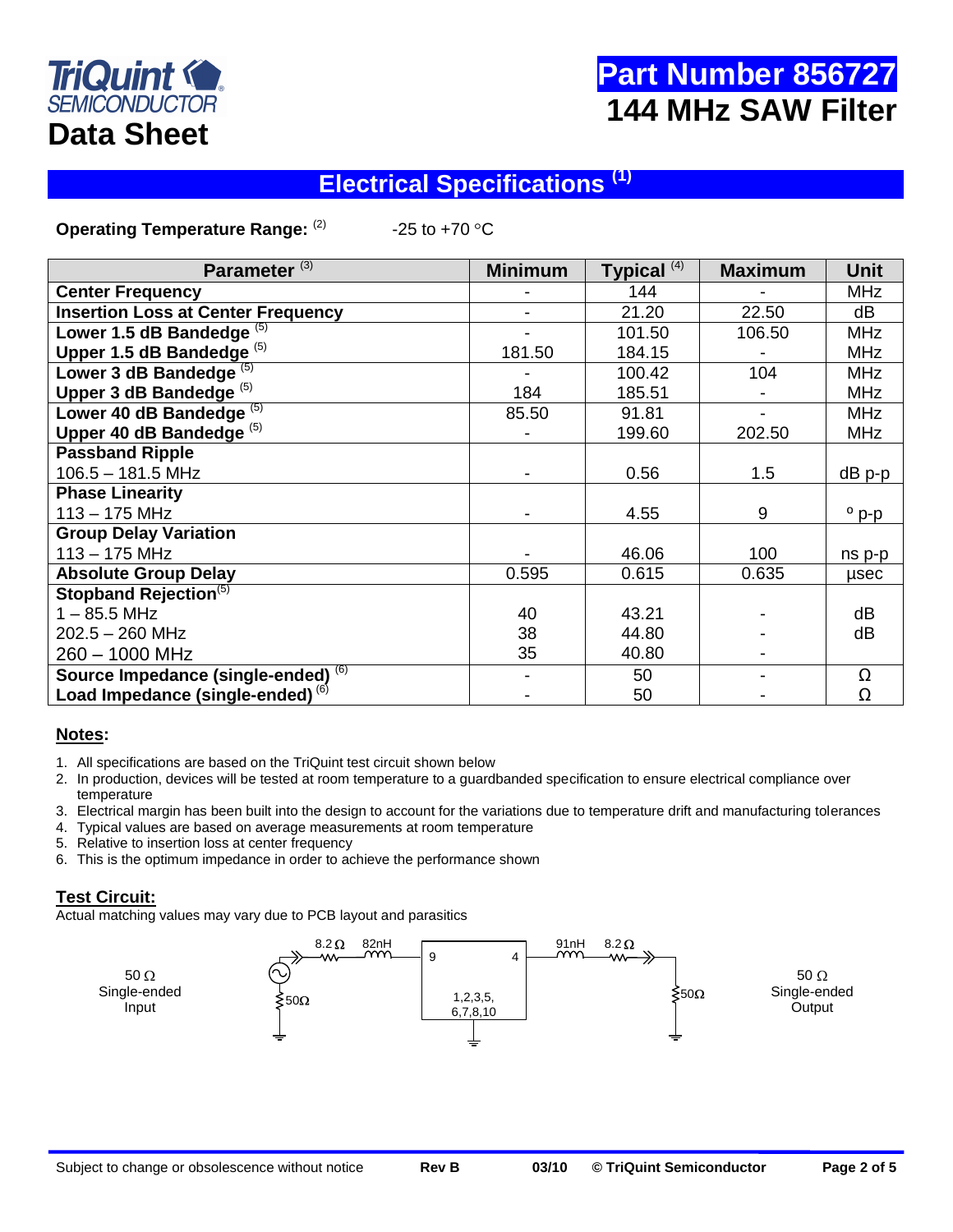



# **Typical Performance (at room temperature)**

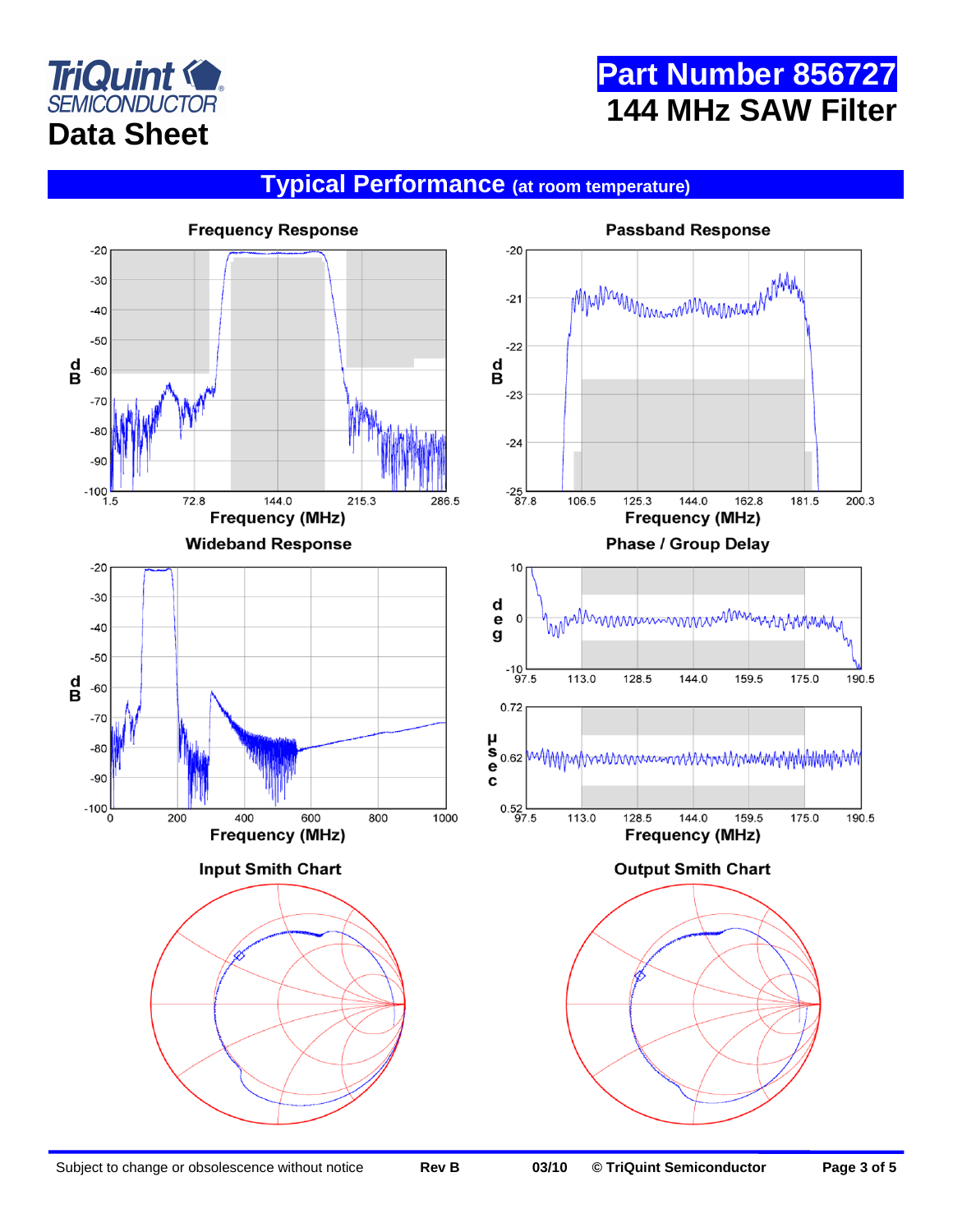

# **Part Number 856727 144 MHz SAW Filter**

### **Matching Schematics**

Actual matching values may vary due to PCB layout and parasitics



The date code consists of: day of the current year (Julian, 3 digits), last digit of the year (1 digit) and hour (2 digits)

This footprint represents a recommendation only Dimensions shown are nominal in millimeters

**Tape and Reel**



 $^{4.0}$   $\, \rho$  Ø1.5 0.3 A 1.75  $\odot$  $\odot$  $\Theta$  $\Theta$   $\Theta$   $\Theta$   $\Theta$  $\Theta$  $\Theta$ 7.5 16.0 9.22  $2.32$ 12.0  $\rightarrow$   $_{\oslash 1.5}$   $\rightarrow$  A Section A-A

> Dimensions shown are nominal in millimeters Packaging quantity: 2000 units/reel